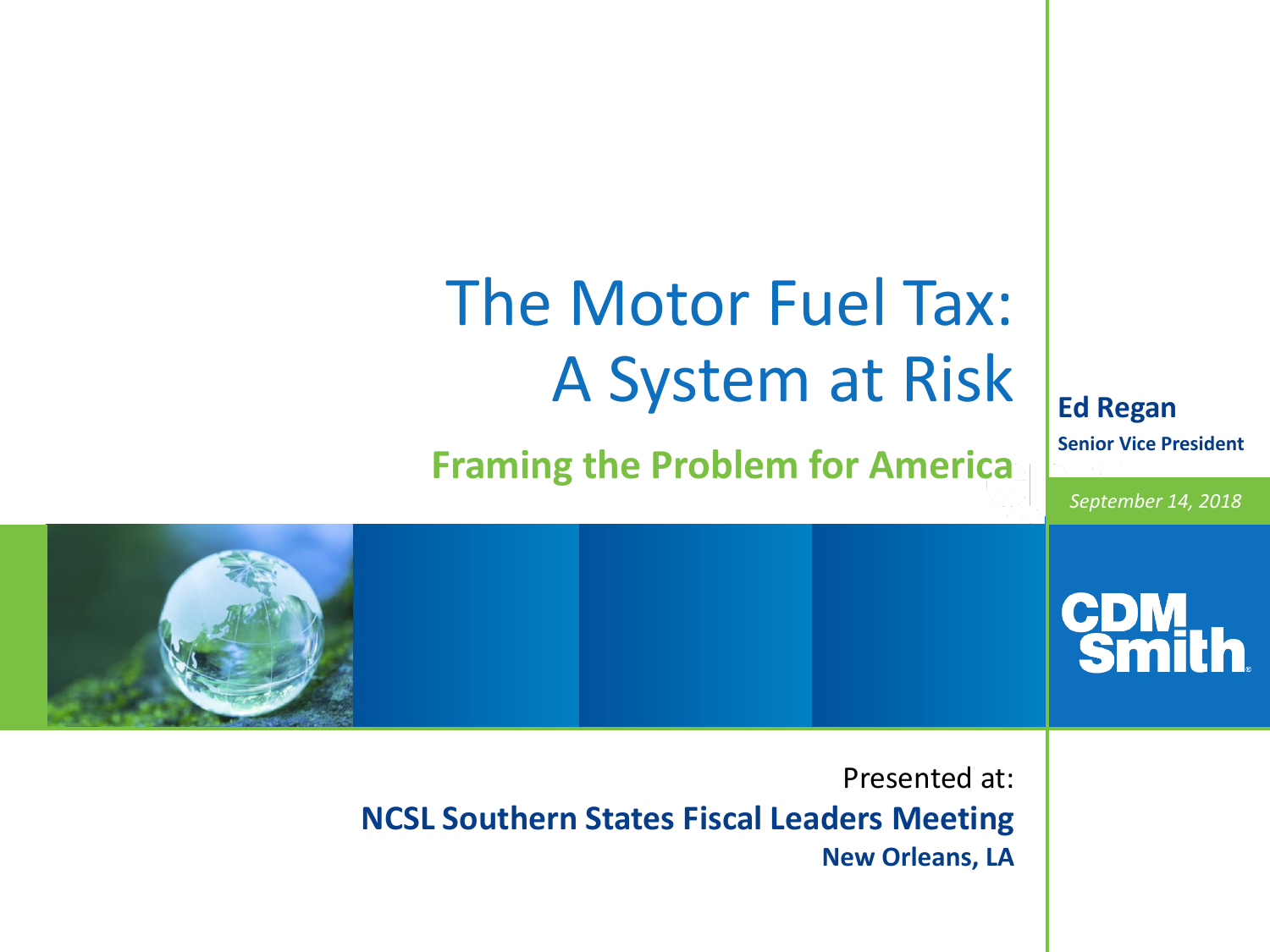#### The Motor Fuel Tax

- The motor fuel tax has been the primary source of funding for transportation for close to 100 years
	- It's simple and efficient, but…
	- It's probably doomed to fail in the future!
- What's the problem?
	- With continuing increases in fuel efficiency, and a coming shift to all electric vehicles, tax revenue will be decreasing while travel is increasing
- **The Ultimate Policy Contradiction:** Transportation Funding is based almost entirely on the taxation of a commodity that our nation is aggressively trying to reduce the use of:
	- **GASOLINE**
- It's a serious problem for transportation funding if we stick primarily or exclusively with the gas tax going forward
	- States will need new sources of transportation revenue in the future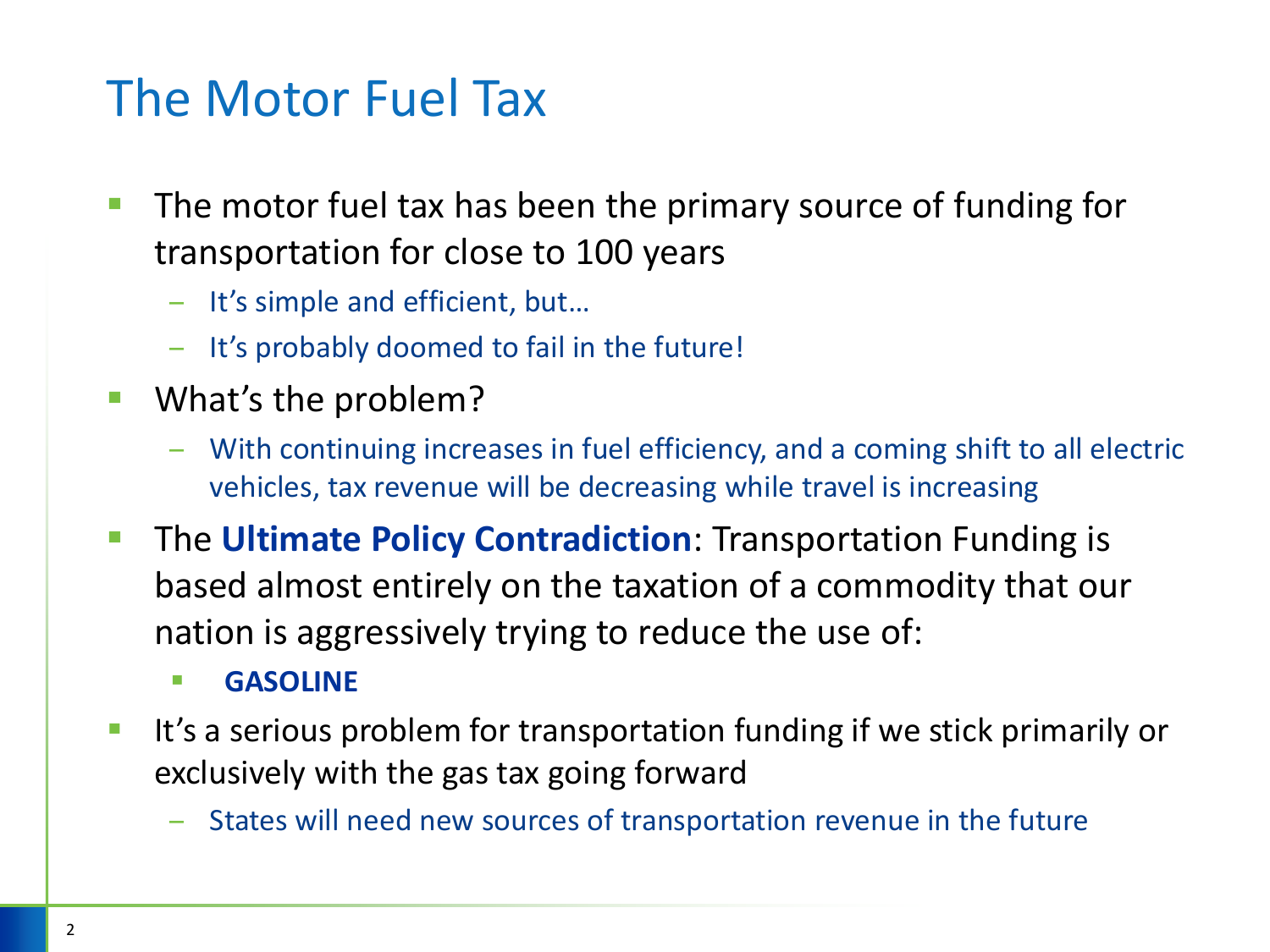### U.S. Energy Information Administration (EIA) Forecasting

- EIA Produces annual forecasts of future energy consumption, including all forms of motor fuel
	- Latest forecast: Annual Energy Outlook 2018
	- Projections extend from 2018-2050
- EIA national forecasts used as benchmark in this analysis
	- Forecast of vehicle miles of travel (VMT)
	- Baseline "reference case" forecast of average fuel efficiency by vehicle category
	- Forecasts of motor fuel consumption
- **Electric Vehicle Assumptions** 
	- EIA estimate assumes EVs reach about 15% of new car sales by 2050
	- Bloomberg Energy estimates EVs will reach 50% of new cars by 2038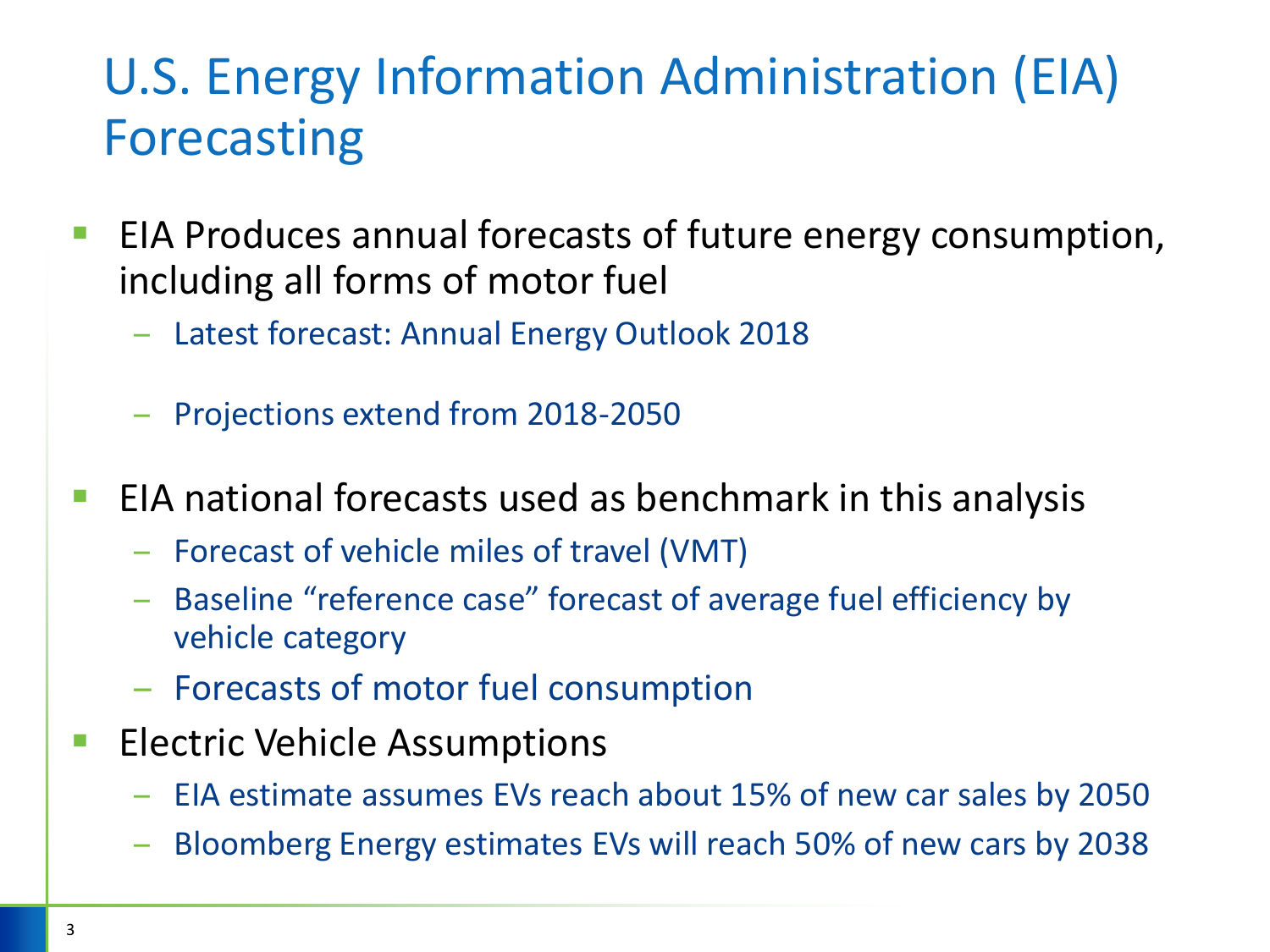#### A Big Shift to Electric Vehicles

- **E** Will greatly impact transportation funding if we continue to rely on the gas tax for revenue
- *Bloomberg Energy* now estimates new sales of fully electric vehicles will exceed cars with internal combustion engines by 2038



#### Figure 1: Annual global light duty vehicle sales

#### million cars on the road 1,800 1,600 1,400 1,200  $\blacksquare$  ICE fleet 1,000  $\blacksquare$  EV fleet 800 600 400 200 0 2015 2035 2040 2020 2025 2030 Source: Bloomberg New Energy Finance

Figure 2: Global light duty vehicle fleet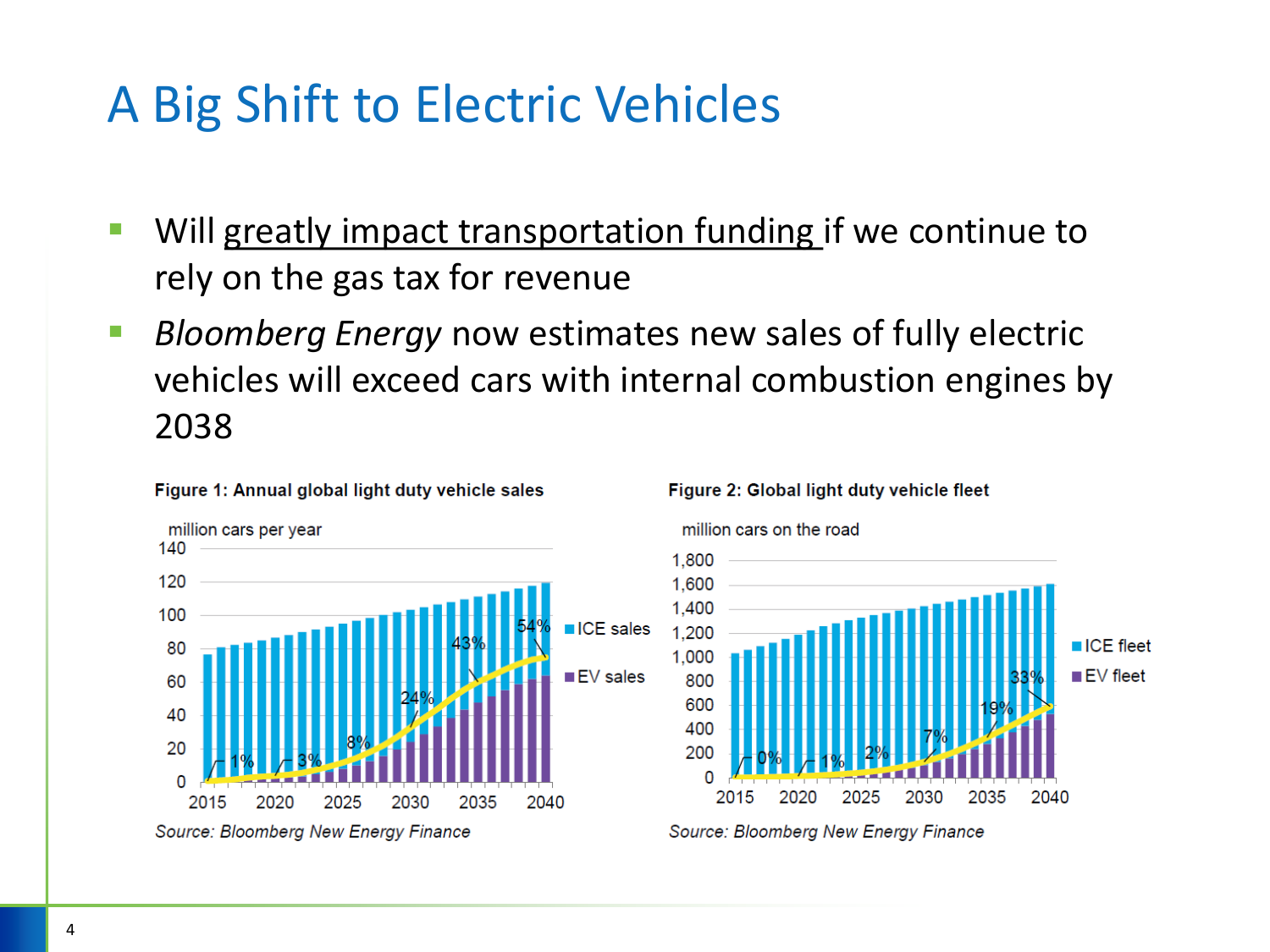#### Estimated Change in Effective MPG Light Duty Vehicles

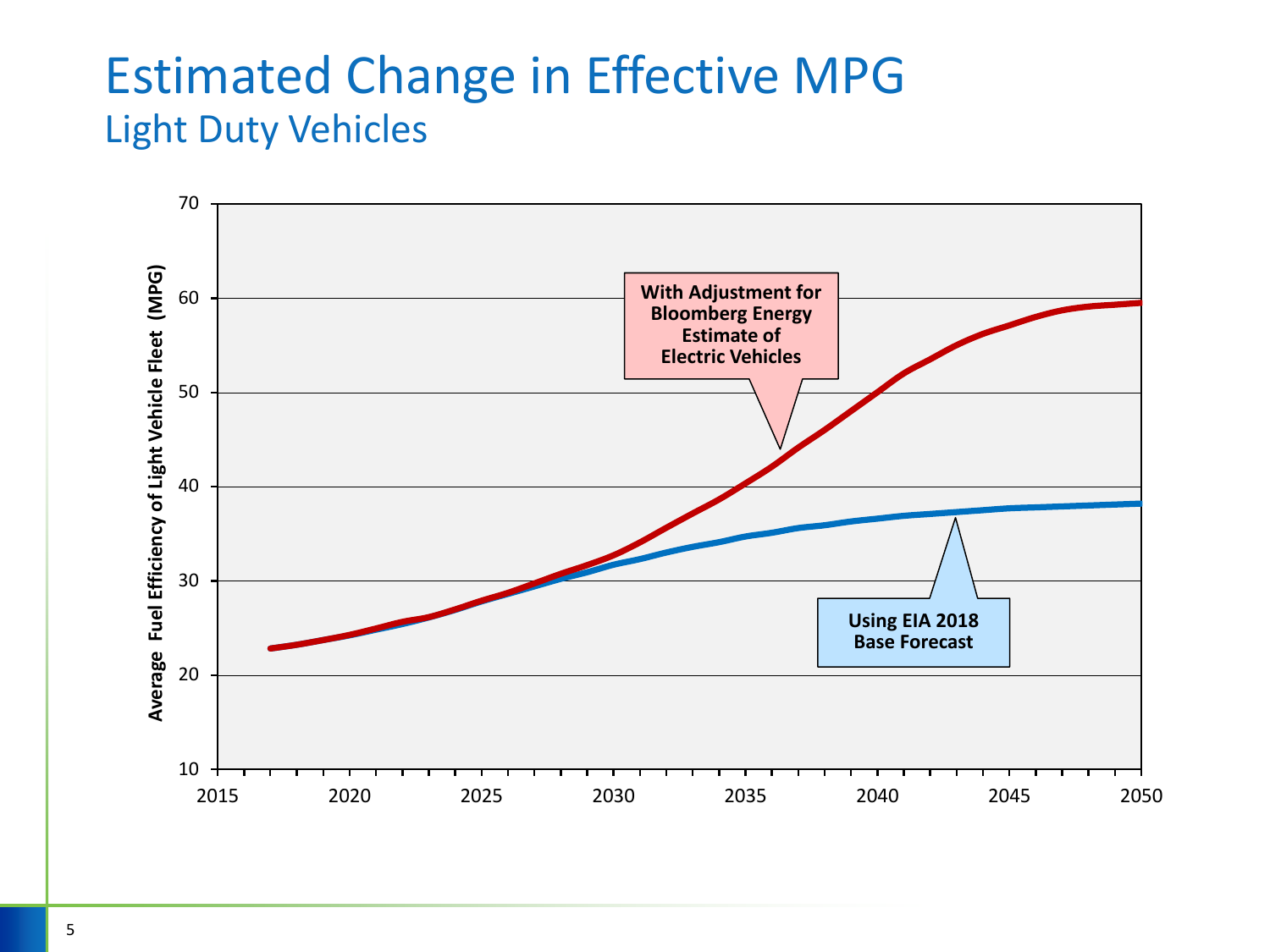#### Projected VMT and Gasoline Sales



Source: Energy Information Administration. Bloomberg New Energy Finance.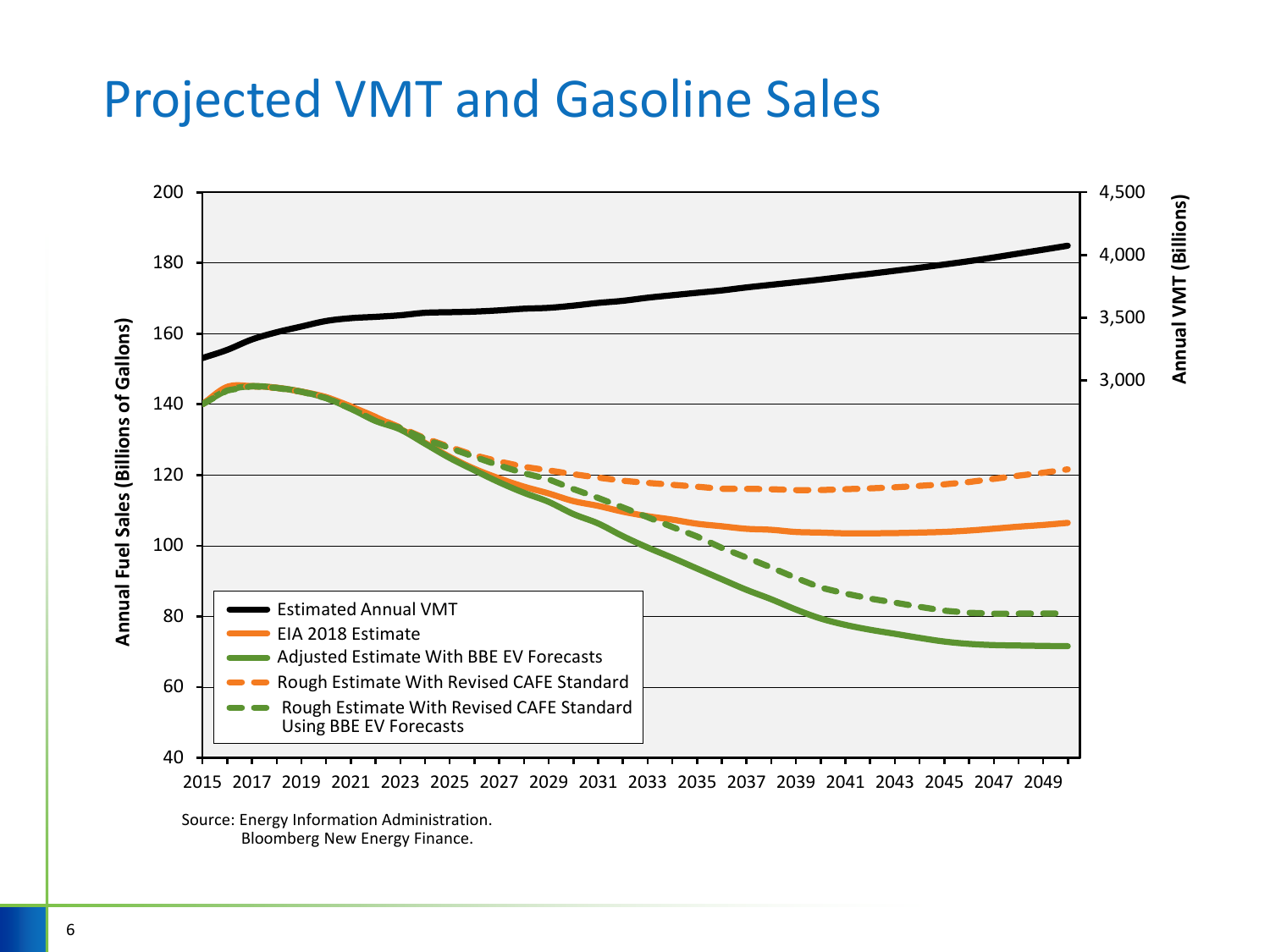### Approximate State and Federal Fuel Tax Revenue

2017 Dollars; Assumes Nominal \$0.47/Gal. Combined Average Tax

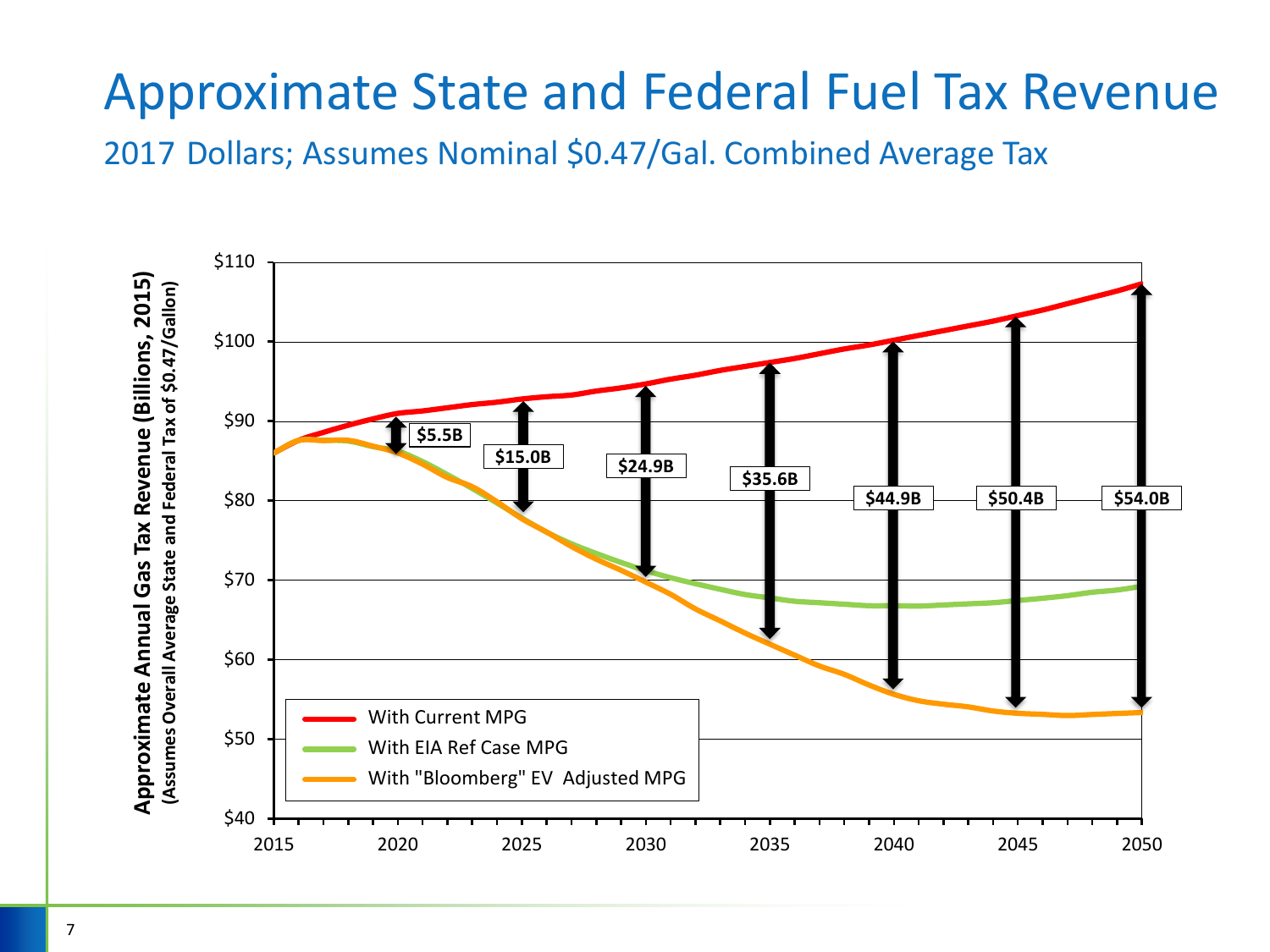#### Comparison of 2040 National Fuel Tax Revenue

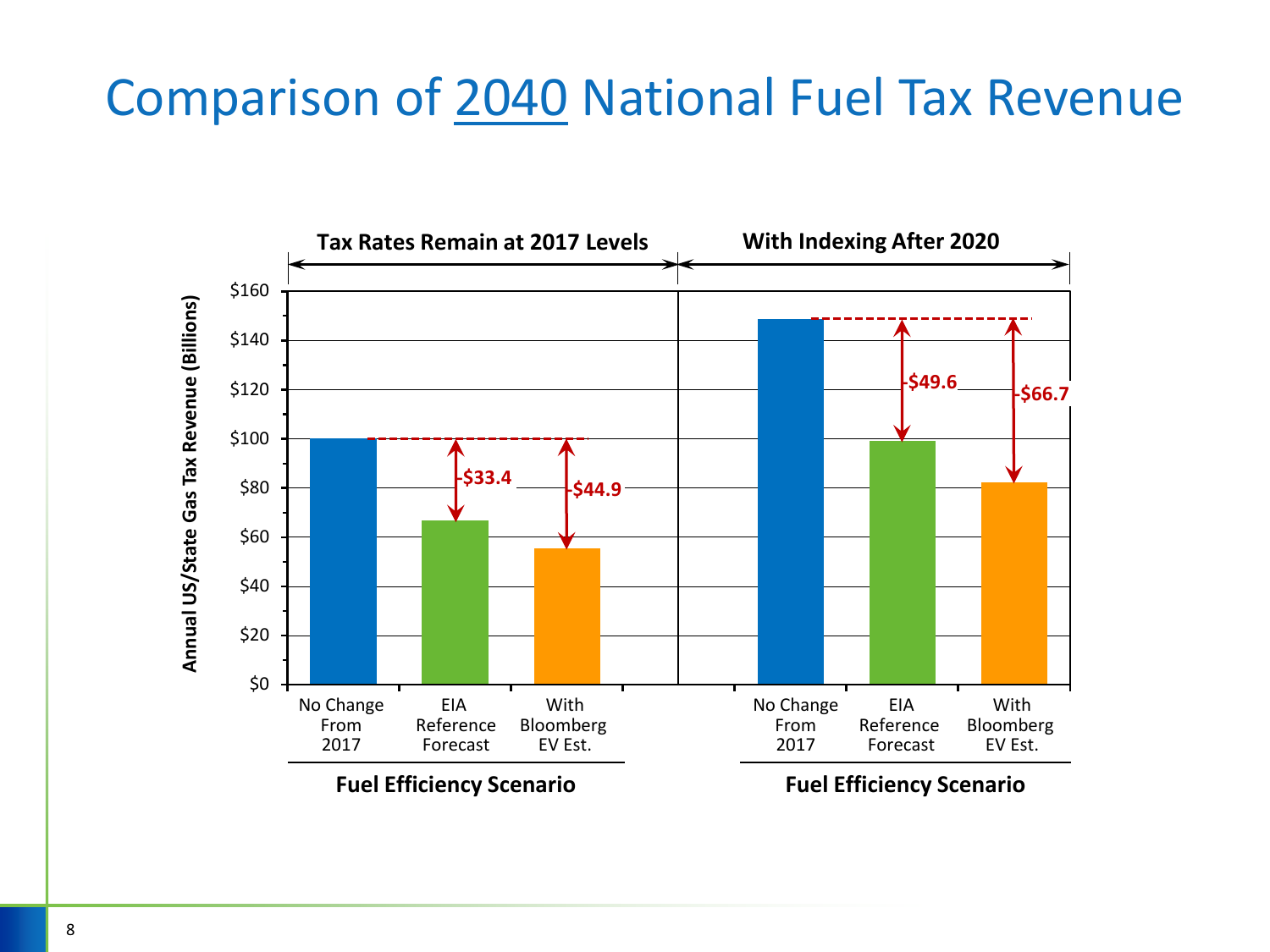#### Estimated 2040 National Average Total Fuel Tax Rates



**Fuel Efficiency Scenario**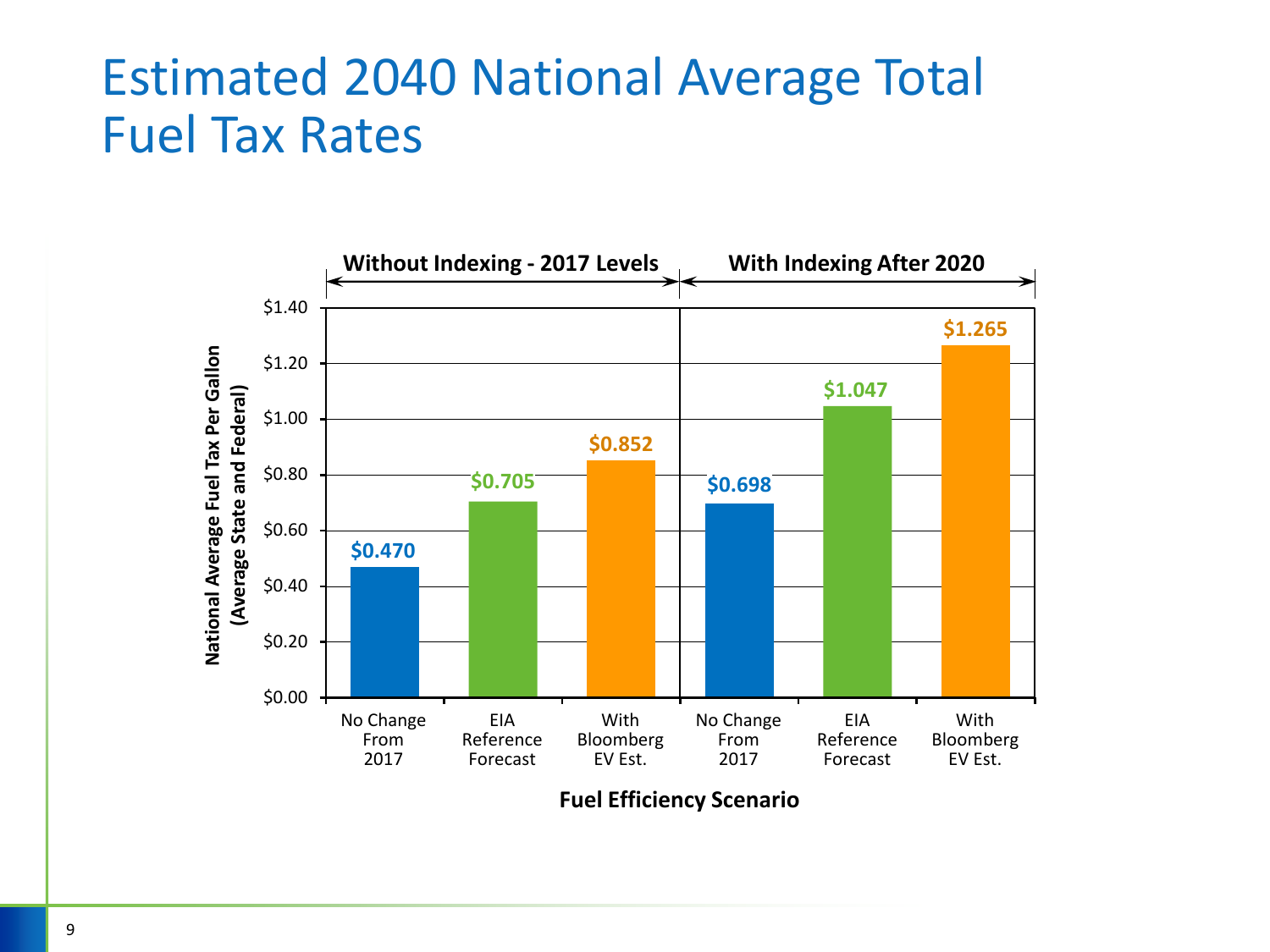#### What it all Means

- The motor fuel tax is becoming increasingly unsustainable due to increased fuel efficiency and future shifts to electric vehicles
- This will exacerbate transportation funding problems throughout the country, including your southern states
	- At the very time there is a need for increased transportation funding, gas tax revenue will be declining
- And it will happen
	- Affect of increased CAFE standards (even with proposed moderation by Trump Administration)
	- Rapid decline if battery prices and increases in battery capacity
	- Transition to autonomous vehicles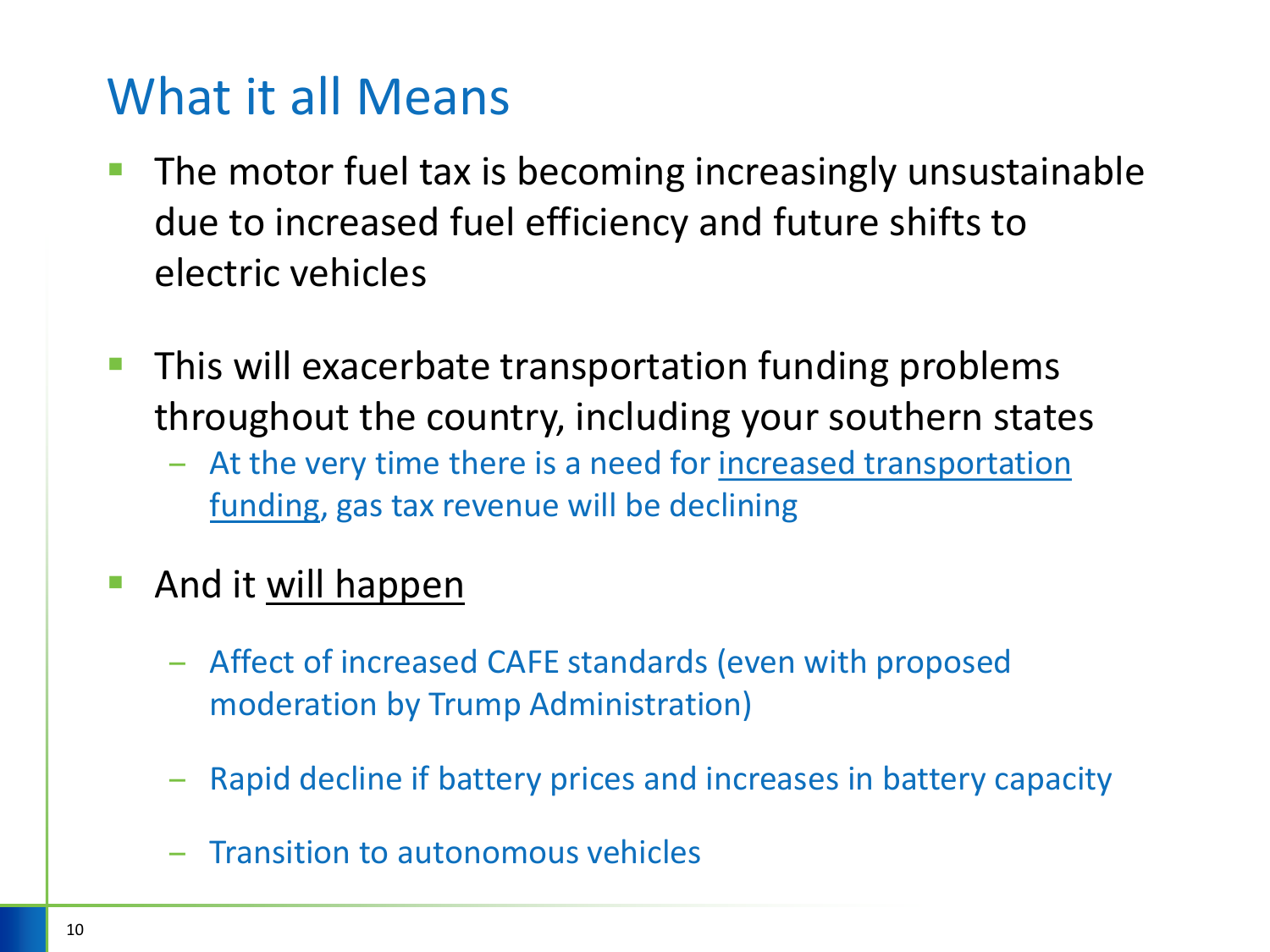#### What Can States Do About It

- In the short term, increase gas taxes
	- But gas tax increases will not solve the long term problem of increasing fuel efficiency.
- Indexing of gas tax rates
- Almost all states are looking for new sources of revenue for transportation investment
	- **Adding electronic tolls to existing interstate routes** seems to be gaining interest among many states
	- In the longer term, **shift from a "per gallon" to a "per mile" basis of user fees** … known as MBUF or RUC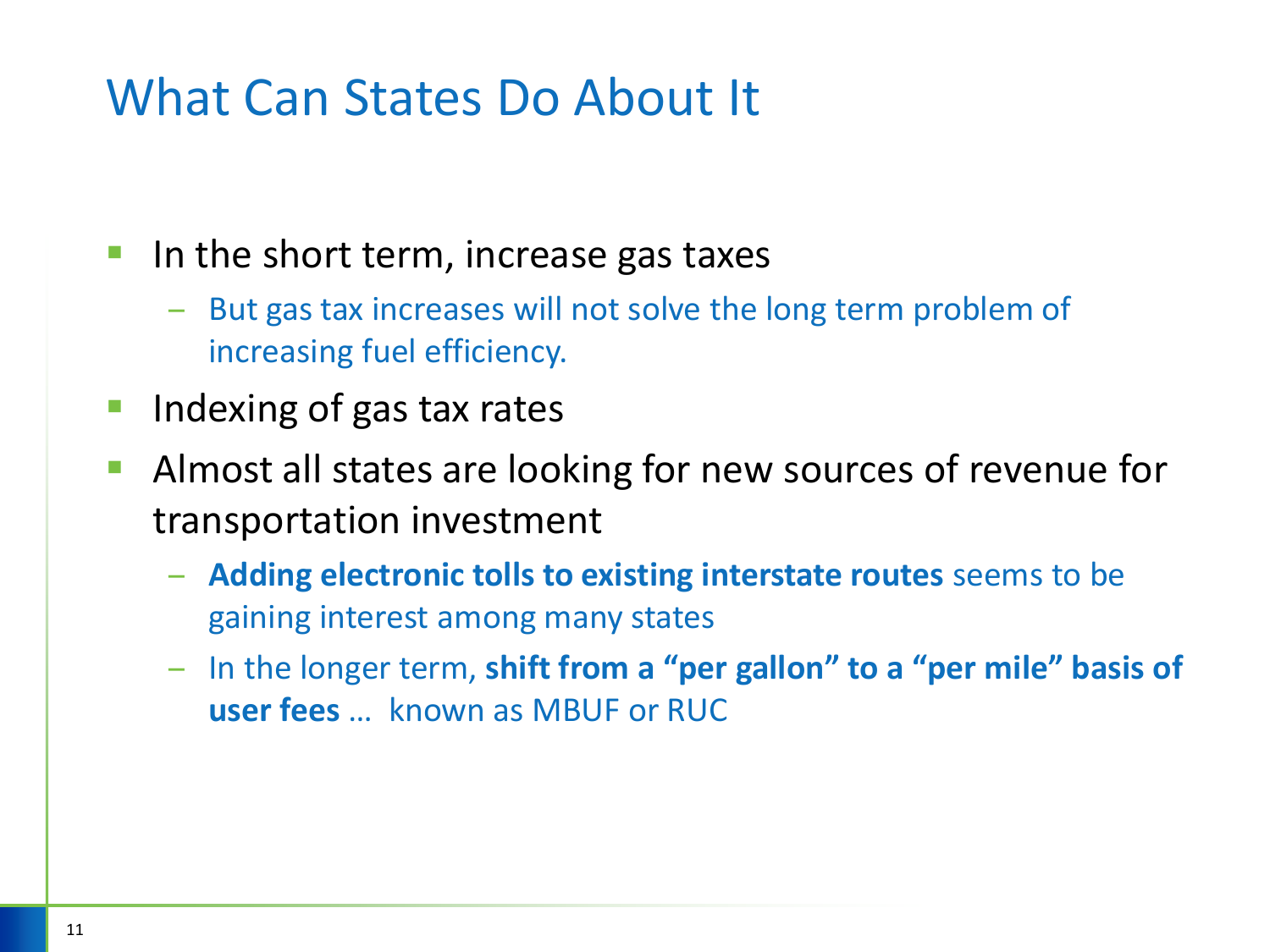#### Interstate Route Tolling

- Generally prohibited on existing free Interstates routes, with exceptions:
	- New capacity .. New routes or new lanes on existing routes
	- Express toll lanes (or managed lanes)
	- Reconstructed bridges and tunnels
	- ISRRPP three slots have become available
- **E** Increasingly likely that Congress will further reduce restrictions
	- Enable states to make their own decisions
- Most interstates are over 50 years old;
	- Collectively the states spend more every five years on interstate system maintenance, reconstruction and expansion than the entire \$130 billion federal investment to build the 48,000 mile system in the first place
		- so much for "they're already paid for"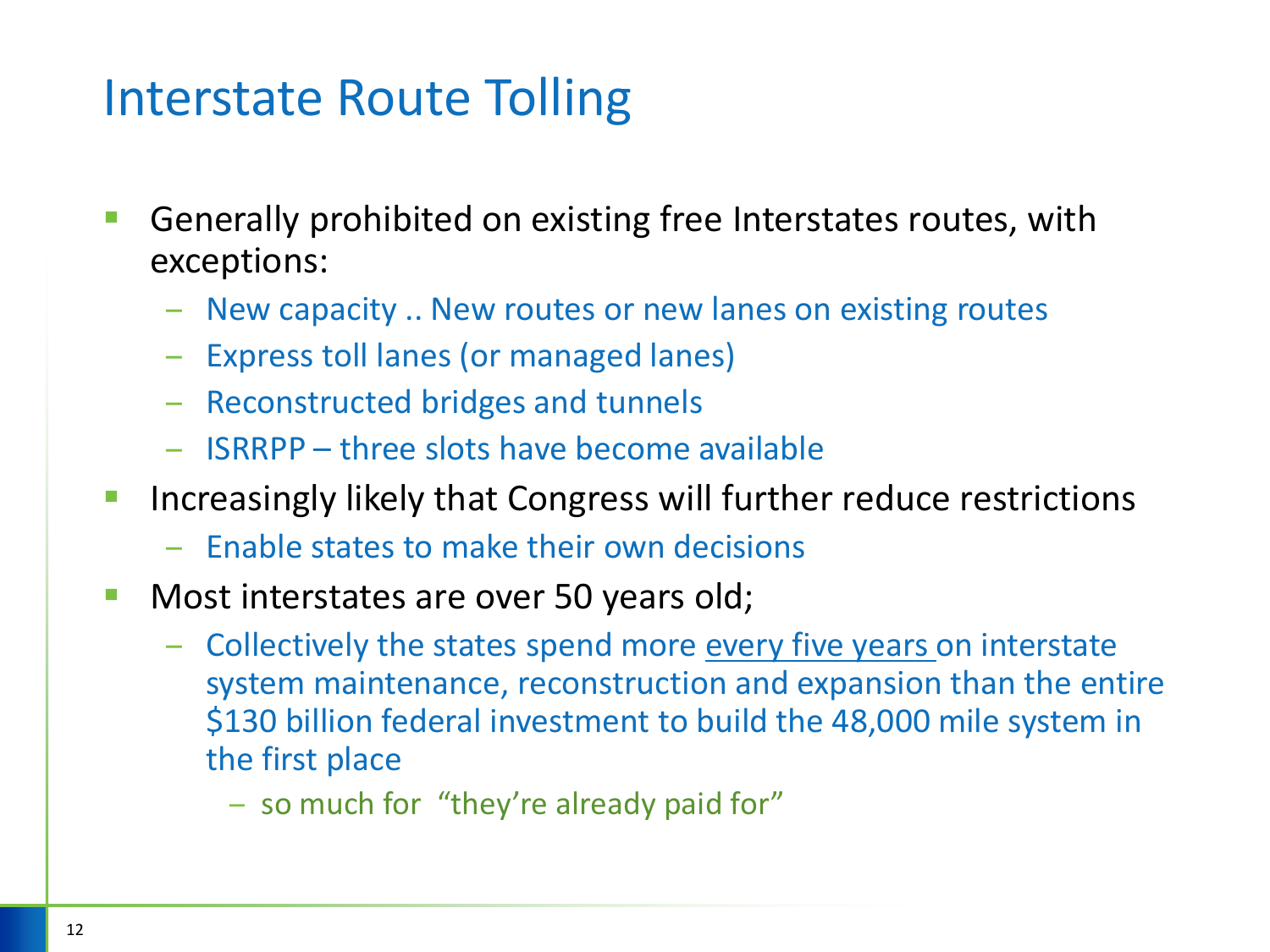#### Average Revenue Per Year - 2020-2040 Southern States 2017 Dollars (millions)

|                       | <b>Average Toll Rates Per Mile</b> |              |              |
|-----------------------|------------------------------------|--------------|--------------|
|                       | <b>Cars: \$0.04</b>                | Cars: \$0.06 | Cars: \$0.08 |
| <b>State</b>          | Trks: \$0.10                       | Trks: \$0.15 | Trks: \$0.20 |
| Alabama               | \$1,239                            | \$1,766      | \$2,243      |
| Arkansas              | \$703                              | \$917        | \$1,162      |
| Florida               | \$1,919                            | \$2,518      | \$3,185      |
| Georgia               | \$2,018                            | \$2,812      | \$3,602      |
| Kentucky              | \$938                              | \$1,326      | \$1,675      |
| Louisiana             | \$737                              | \$998        | \$1,249      |
| Mississippi           | \$536                              | \$724        | \$884        |
| North Carolina        | \$1,290                            | \$1,779      | \$2,233      |
| Oklahoma              | \$516                              | \$620        | \$778        |
| South Carolina        | \$1,063                            | \$1,474      | \$1,840      |
| Tennessee             | \$1,538                            | \$2,134      | \$2,661      |
| Texas                 | \$4,003                            | \$5,505      | \$6,994      |
| Virginia              | \$1,539                            | \$1,913      | \$2,388      |
| West Virginia         | \$344                              | \$423        | \$533        |
| <b>Regional Total</b> | \$18,383                           | \$24,909     | \$31,427     |
| <b>U.S Total</b>      | \$45,992                           | \$63,057     | \$80,259     |

| <b>Current National Average Per Mile Toll Rates</b> |                   |                               |  |
|-----------------------------------------------------|-------------------|-------------------------------|--|
| Category                                            | Passenger<br>Cars | <b>Heavy</b><br><b>Trucks</b> |  |
| All U.S. Toll Roads*                                | \$0.097           | \$0.402                       |  |
| Major Interstate Toll Roads*                        | \$0.074           | \$0.315                       |  |
| * Simple unweighted average of all toll roads       |                   |                               |  |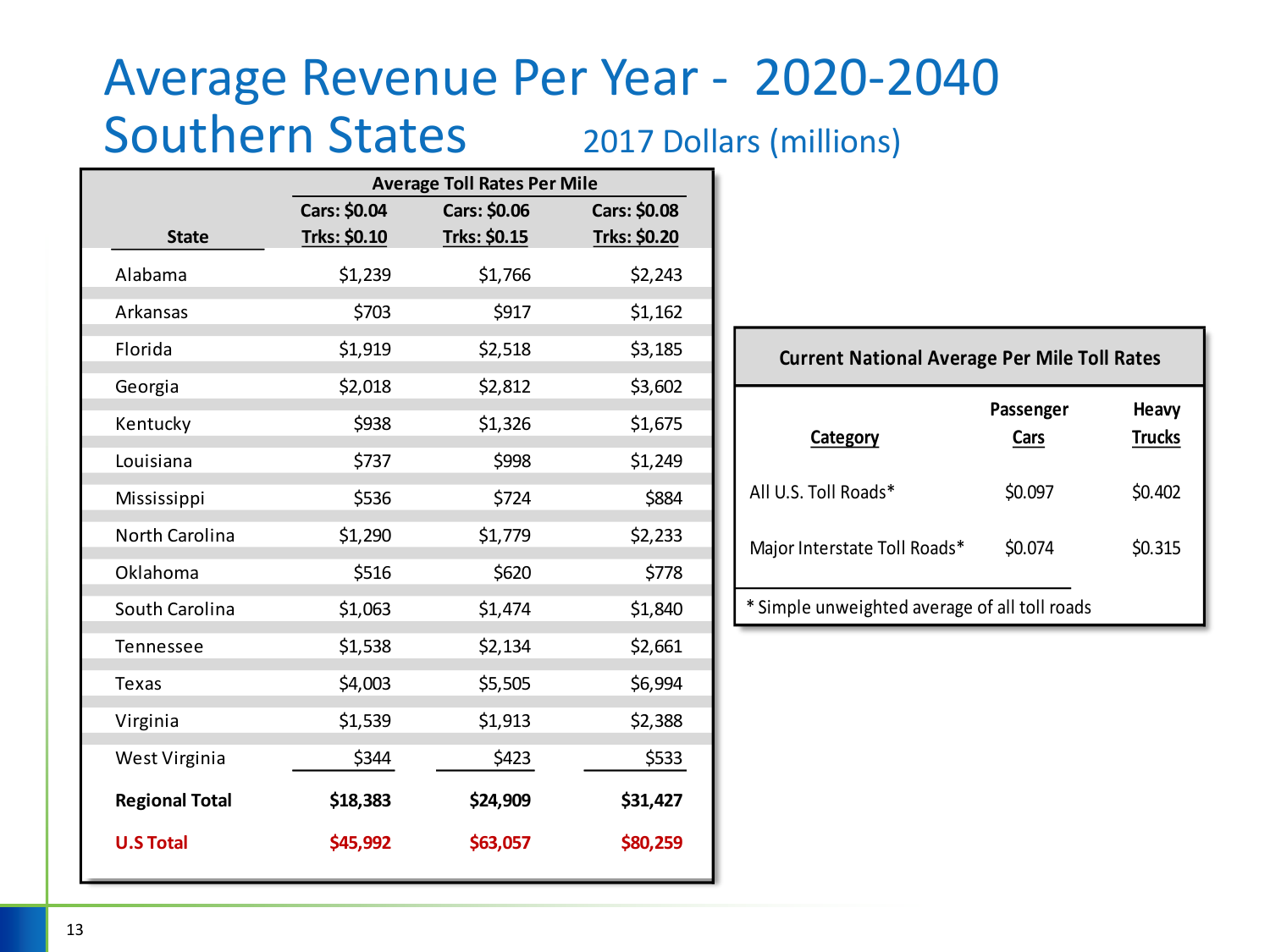#### Why Is Tolling Interstates a Good Short Term Solution?

- In the near term, Interstate tolling is a good option to supplement the motor fuel tax in individual states
- Although interstates represent less than 2% of all highway mileage in the nation, they carry over 25% of the nation's total VMT
- More than a third of all State DOT expenditures are on Interstate Highways
	- When considering major future capital investment requirements, over half are typically on interstate highways
- If interstate toll revenue could be used to fund rebuilding and maintaining interstate routes, revenue from the gas tax can then be used to support work on other state highways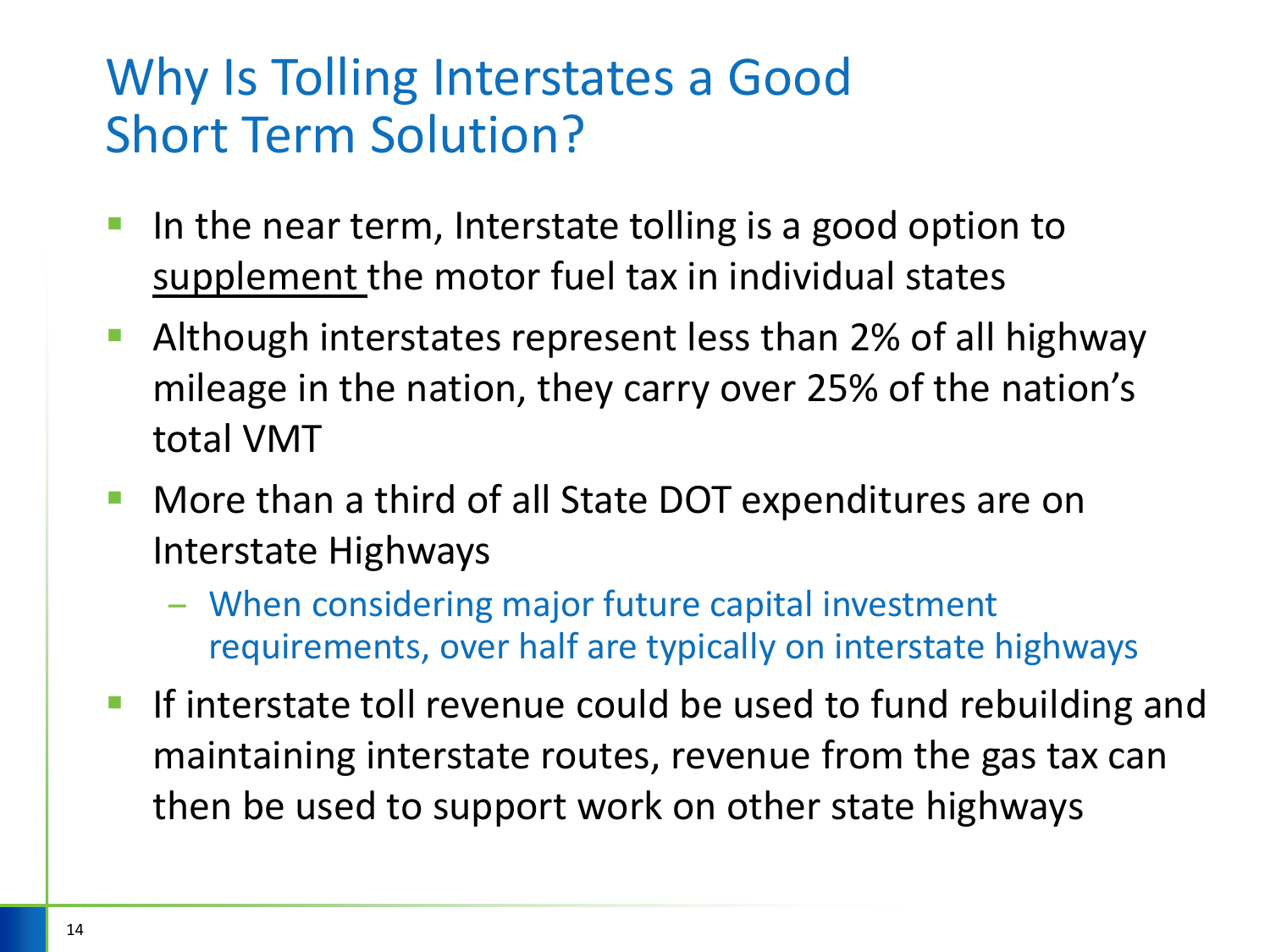#### In the Longer Range: Mileage Based User Fees (MBUF)

- Eventually America will likely move from a "per gallon" basis of taxation to a "per mile" basis
	- Several states have done, or are doing, pilots
- This is probably the ultimate solution for states like yours for declining sustainability of your own motor fuel taxes
- With GPS capability, MBUF could enable a new paradigm in transportation funding and demand management:
	- A more direct linkage between road usage and road charges
	- Variable rates in congested areas to manage demand
	- Local additives in different jurisdictions
		- such as transit subsidies but only in urban areas served by transit
	- More direct allocation of revenue on certain routes to those routes.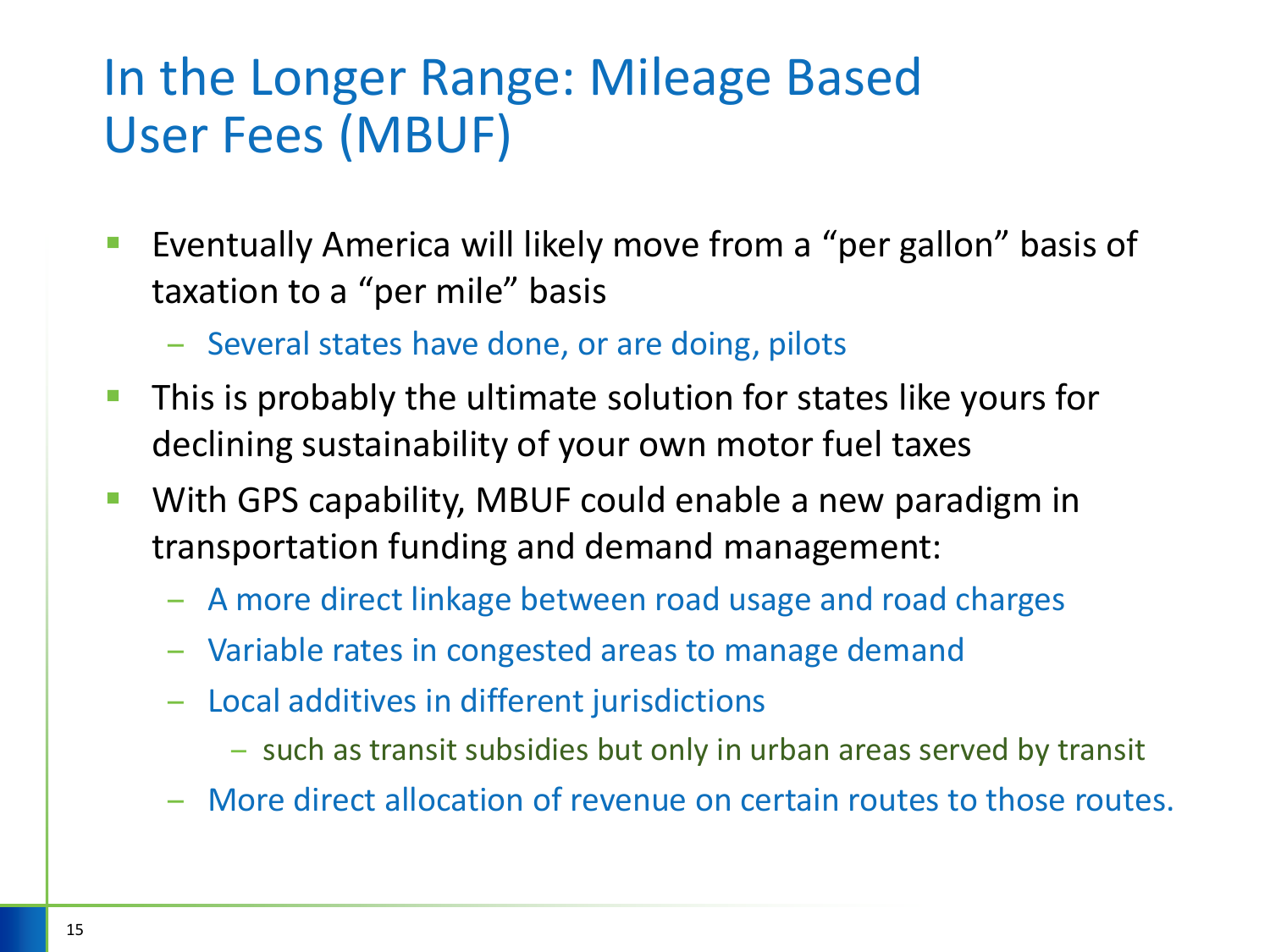#### Major Challenges with MBUF

- Privacy concerns: there is a real fear of "big brother" technically solvable - but will people believe it
	- Most of the "pilots" undertaken to date have largely "avoided" this critical issue by offering non-technology options
	- We should be using part of the \$95 million Federal funding to challenge industry to come up with (and prove) true technology solutions to privacy concerns
- More costly and complex than gas tax... most people don't even realize there is a problem with the gas tax
	- Depending on per mile rates, MBUF collection costs would likely consume 5-8% of revenue
- Enforcement challenges
- Difficult to implement one state at a time; national framework of some sort is needed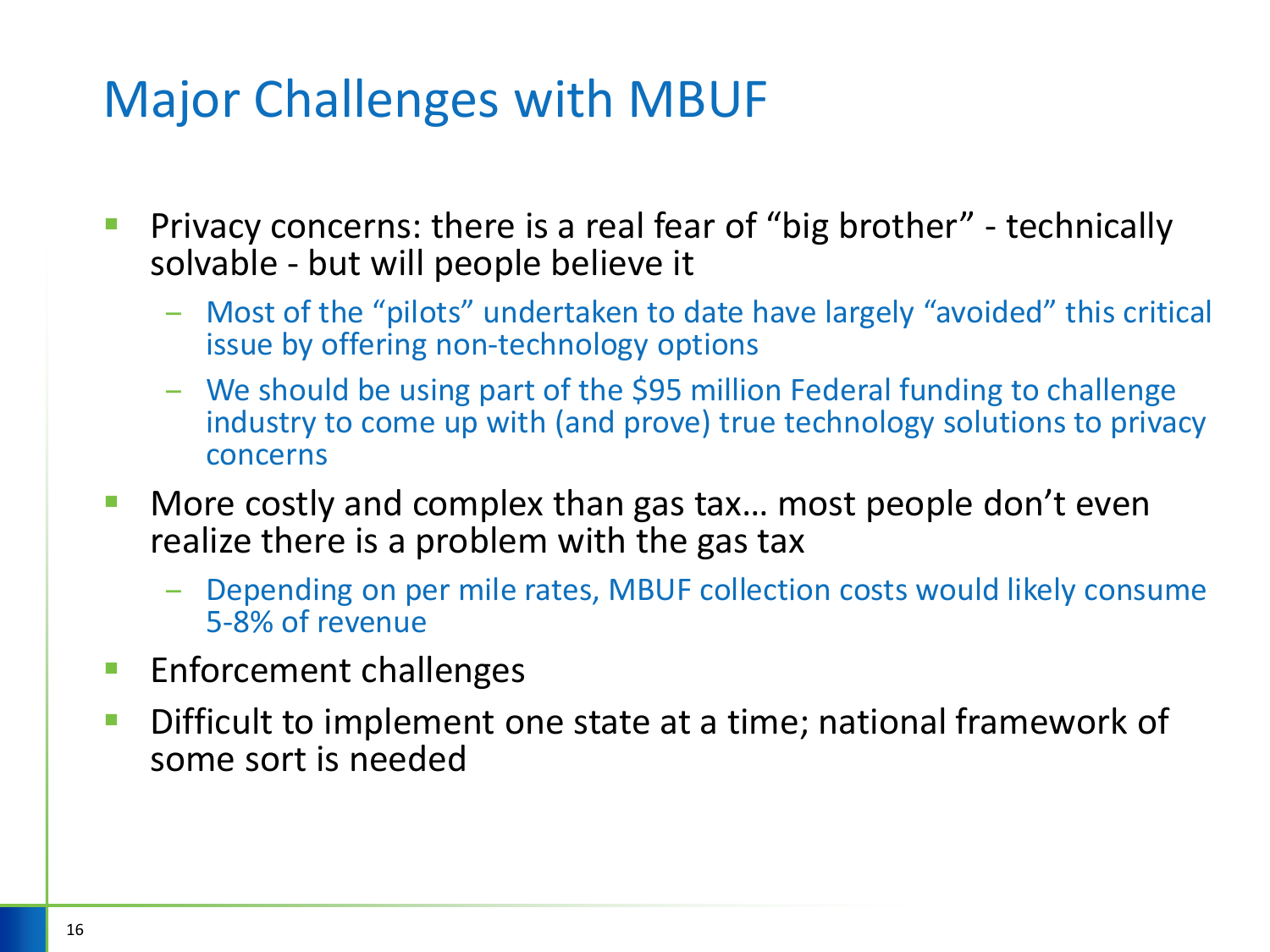#### One (Purely Hypothetical) Idea

- We could replace the \$0.184 per gallon Federal gas tax with a direct user fee on the interstate system
- At just \$0.05 per mile for cars and \$0.125 per mile for trucks it would generate more net revenue than the federal gas tax
- But unlike the gas tax, it would keep on growing in proportion to growth in travel, regardless of coming technology change
- It would restore the federal role in transportation funding to the interstate system, freeing other state transportation funding for non-interstate routes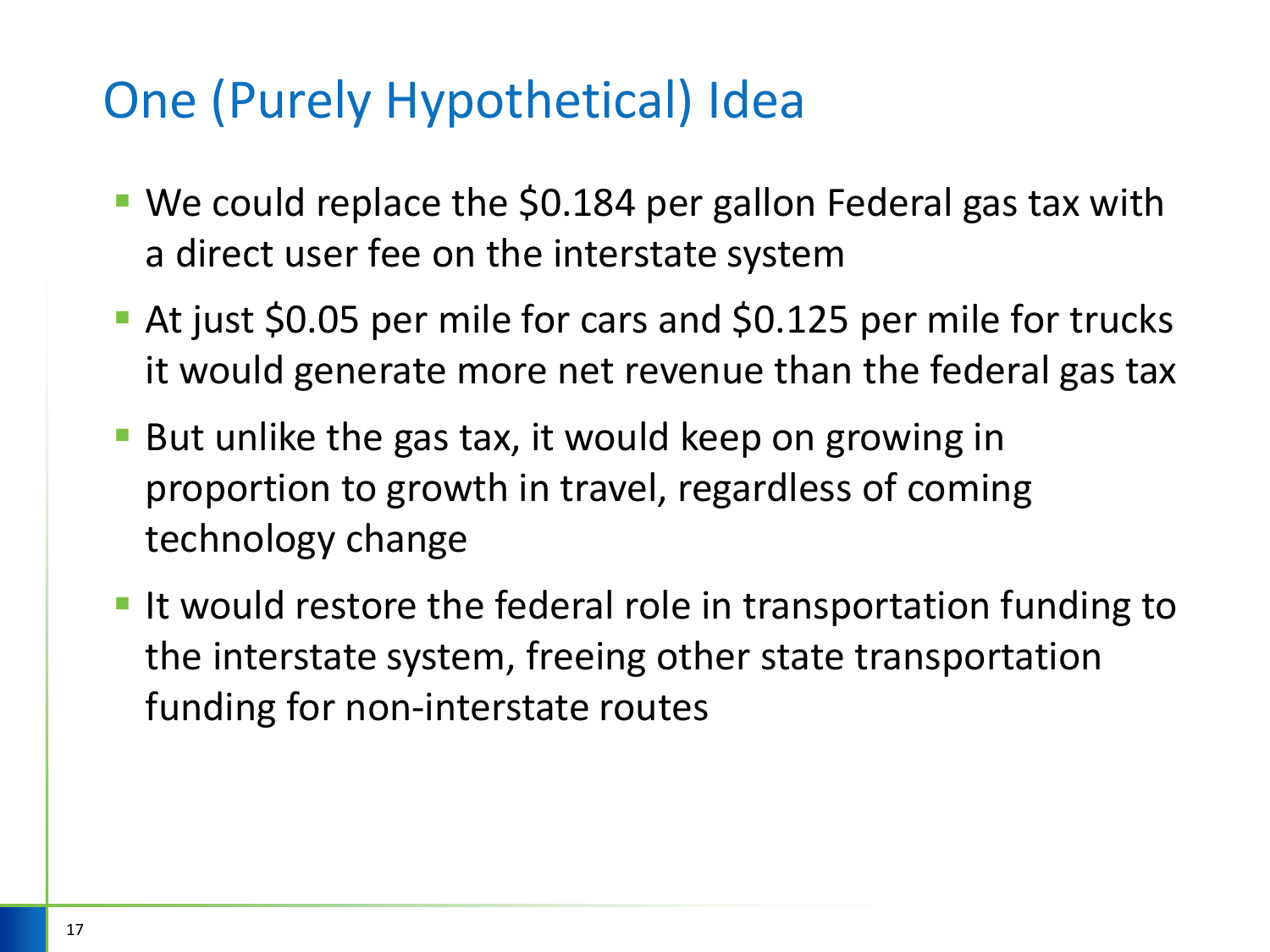#### Estimated Annual Federal Transportation Revenue

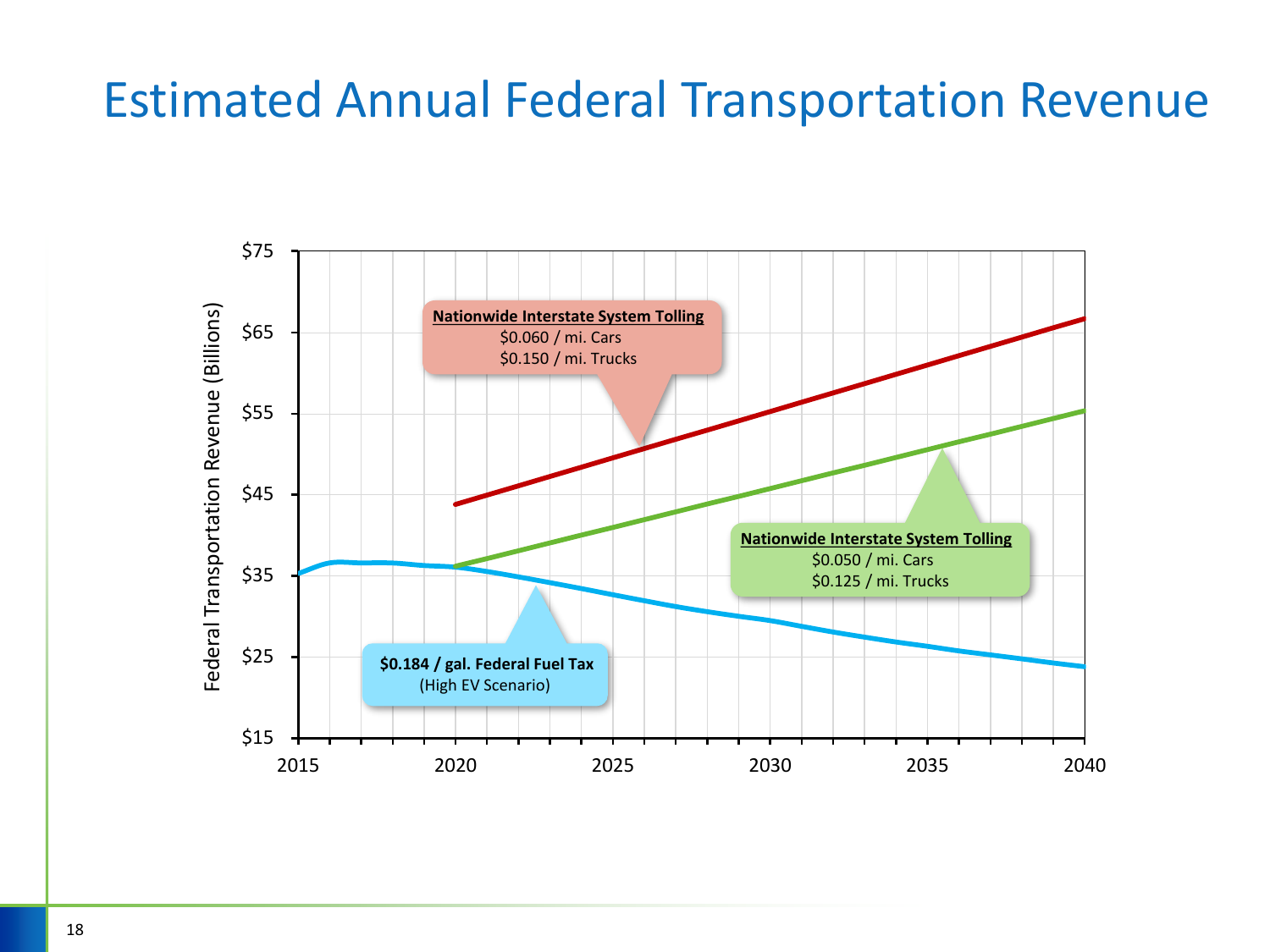#### But it Wouldn't be Cheap

- **If done with current all-electronic tolling more than 15,000 toll** gantries would need to be constructed on 44,000 miles of currently untolled interstates
- **Including transponders for almost 200 million vehicles, the total a** one time investment in tolling and roadside technology would likely exceed **\$50 billion**
- For the same amount or less, we could equip every vehicle in America with GPS-based technology that could be used for charging interstate route tolls (user fees) with constructing any toll gantries
	- And it would enable the establishment of a framework and accounting system for collecting charges for miles on interstates that can later be "tapped into" by individual states who wish to replace their own gas taxes with mileage based user fees